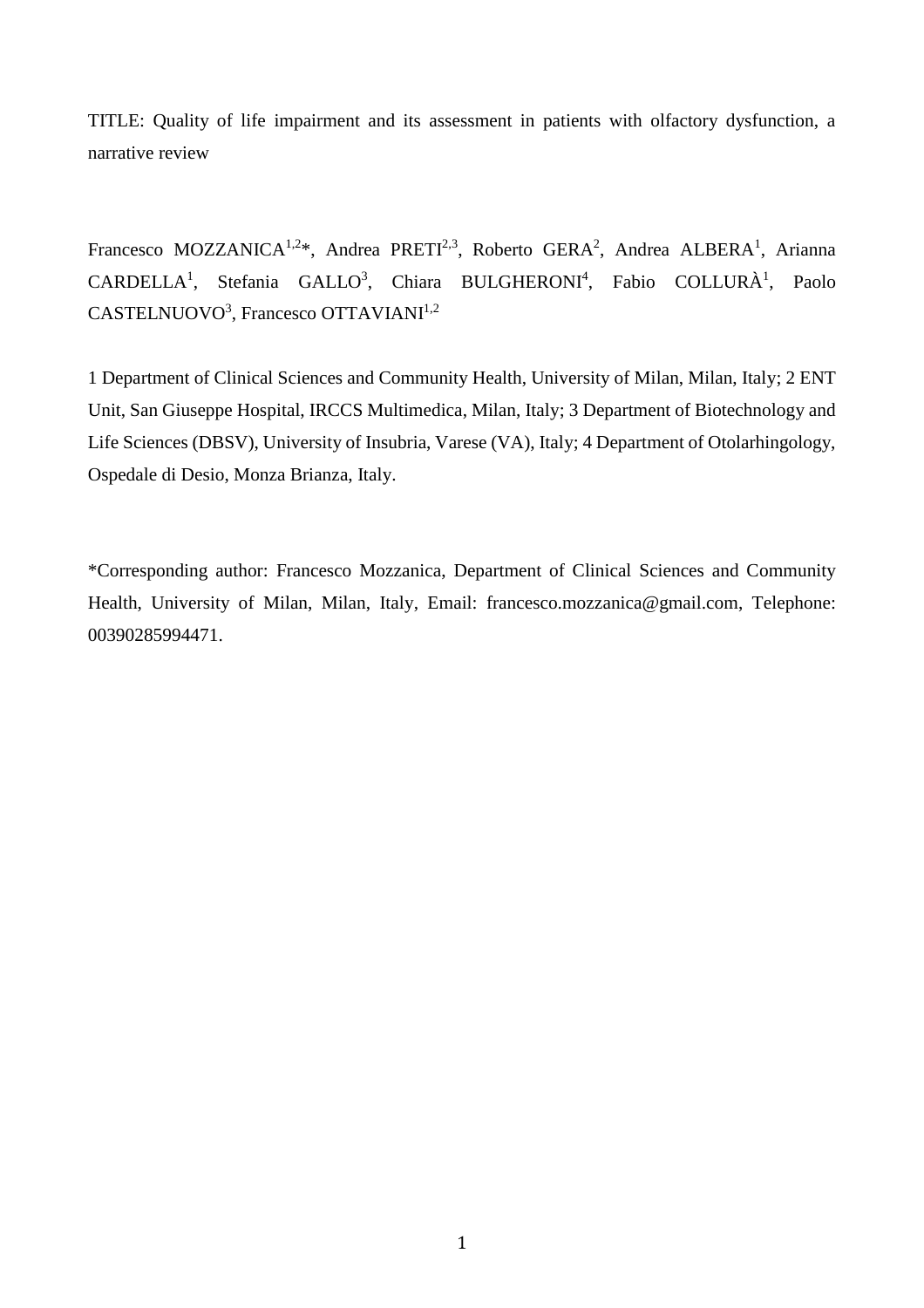### **Abstract**

**Introduction:** Olfactory dysfunction (OD) is a frequent medical condition which might determine an important reduction of the patient's quality of life (QoL). The analysis of OD-related QoL may play an important role in clinical practice since the patient's perspectives may influence clinical decisions and could be used to monitor the longitudinal course of individual outcomes.

**Evidence acquisition:** Only a limited number of specific instrument able to evaluate OD-related QoL have been proposed so far and their clinical application is limited. The aim of this review was to analyze the available instruments useful for OD-related QoL measurement in order to increase clinicians' awareness of OD and their ability to evaluate its impact.

**Evidence synthesis:** The Questionnaire of Olfactory Disorders (QOD) is the more widely used but its internal consistency is poor. The Importance of Olfaction Questionnaire demonstrated a good internal consistency but no information regarding its reliability are available. The Self-Administered Odor Questionnaire (SAOQ) demonstrated satisfactory clinical validity and responsiveness to changes but no information regarding its internal consistency and reliability are available. The Scandinavian adaptation of the Multi-Clinic Smell and Taste Questionnaire (MCSTQ-Sc) appears too time consuming. Finally, the Modified Short version of the QOD (MS-QOD) demonstrated satisfactory internal consistency, optimal test re-test reliability and satisfactory discriminant and convergent validity.

**Conclusions:** There is a need for a psychometrically robust, time- and cost-efficient, easy-to-use instrument to be used in everyday clinical practice for the evaluation of the impact of OD on patient's QoL

**Key words:** olfactory; quality of life; self-assessment; nose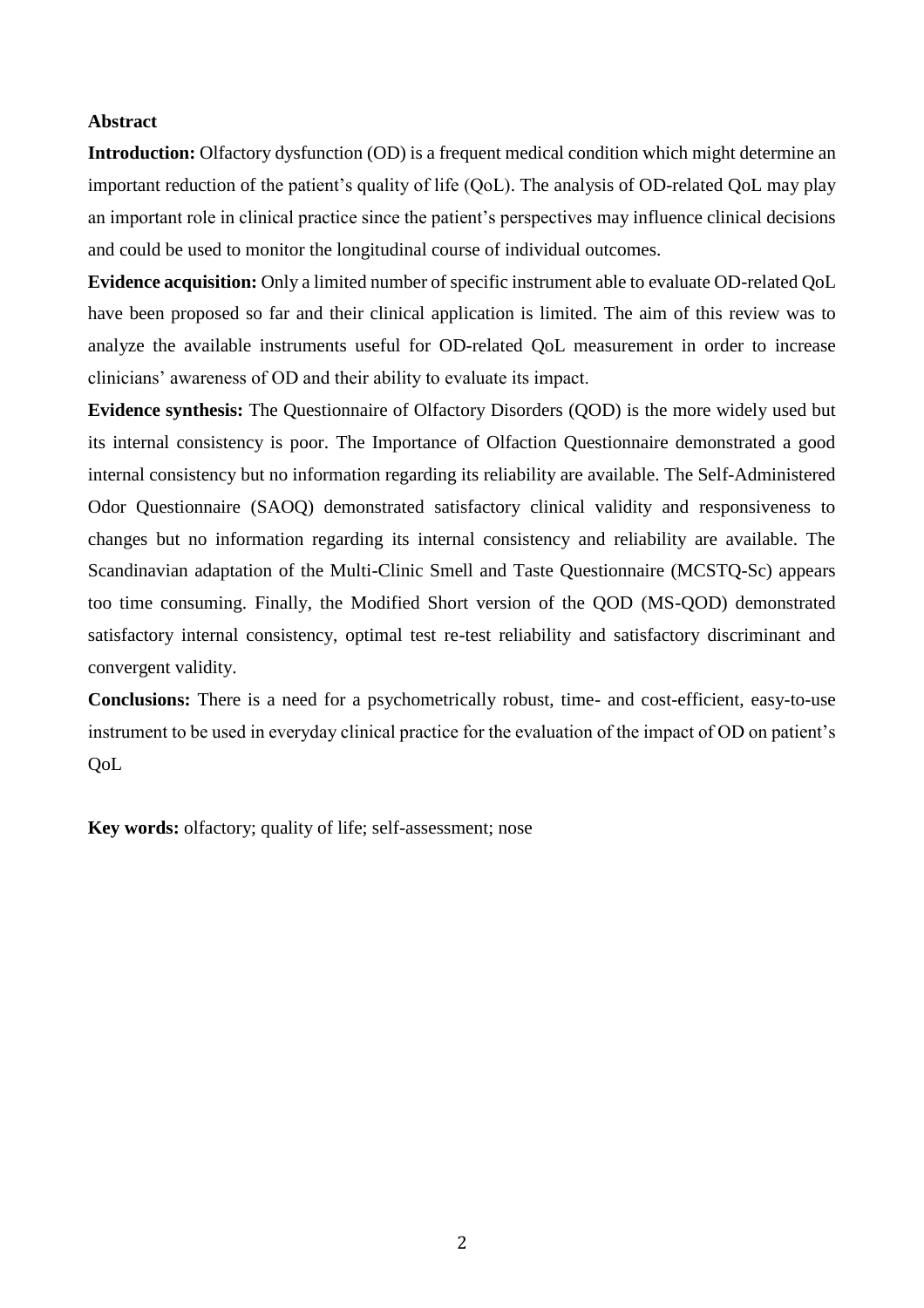# **TEXT**

### **Introduction**

Olfactory dysfunction (OD) can be classified as either quantitative, involving alteration in the strength but not in the quality of odors, or qualitative, in which the quality of odors is changed  $^1$ . OD can affect up to one fifth of the general population<sup>2</sup> and about the 60% of individuals over 65 years<sup>3</sup>. The high prevalence of OD is not surprising since numerous reasons could determine an impairment of the olfactory function, including congenital causes (characterized by an hypoplastic or aplastic olfactory bulb)<sup>4, 5</sup> and acquired ones, such as damage to the olfactory epithelium due to trauma, drugs or toxins; age-related impaired ability to regenerate olfactory neurons; reduced release of odor molecules due to impaired chewing; upper airways infections; sinonasal, psychiatric, and neurological diseases (for example Parkinson's disease)<sup>6-11</sup>. Despite the high prevalence of OD, the frequency of self-reported smell loss varies between 1.4% and  $15\%$ <sup>12</sup>. This discrepancy might be related to several causes. First of all, olfactory information is processed unconsciously to a relatively large extent. Probably for this reason, unawareness of olfaction loss is not uncommon. In addition, symptomatic patients often report difficulties in finding and receiving the appropriate level of care. Landis<sup>13</sup> found that, among  $230$ patients visiting a smell and taste clinic, 80% of the patients visited on average  $2.1 \pm 0.1$  other physicians before visiting this clinic and 60% of patients received unsatisfactory information about their disorder.

The ENT surgeons seem to have a central role in addressing OD because of their confidence with nasal pathologies and the availability of diagnostic instruments (such as the nasal endoscopes) able to visualize the olfactory cleft and to detect nasal pathologies that could be associated with  $OD<sup>13</sup>$ . However, ENT examination should be paired with both objective and subjective olfactory assessments. In particular, the subjective measurements seem particularly useful since neither the electrophysiological assessment, nor the function imaging or the psychophysical tests<sup>17</sup> can quantify the level of handicap that patients experience as a result of their OD. In fact, OD decreases the ability to identify hazards and may limit several daily life functions (food intake, safety, personal hygiene, and sexual life) with a consequent reduction of the patient's quality of life  $(QoL)^{12, 14-16}$ .

The measurement of QoL modifications related to OD may play an important role in clinical practice, since the patient's perspectives may influence clinical decisions. In addition, QoL assessment and patient's reported symptoms could be used to monitor the longitudinal course of individual outcomes. However, the best method to assess the OD-related QoL is still a matter of debate. This datum is probably related to the fact that the QoL in patients with OD appears to be related to several factors, such as the characteristics of OD (for example QoL in patients with phantosmia or parosmia seems to be affected even more than in patients with hyposmia<sup>12</sup>) and the effectiveness of coping strategies<sup>18</sup>.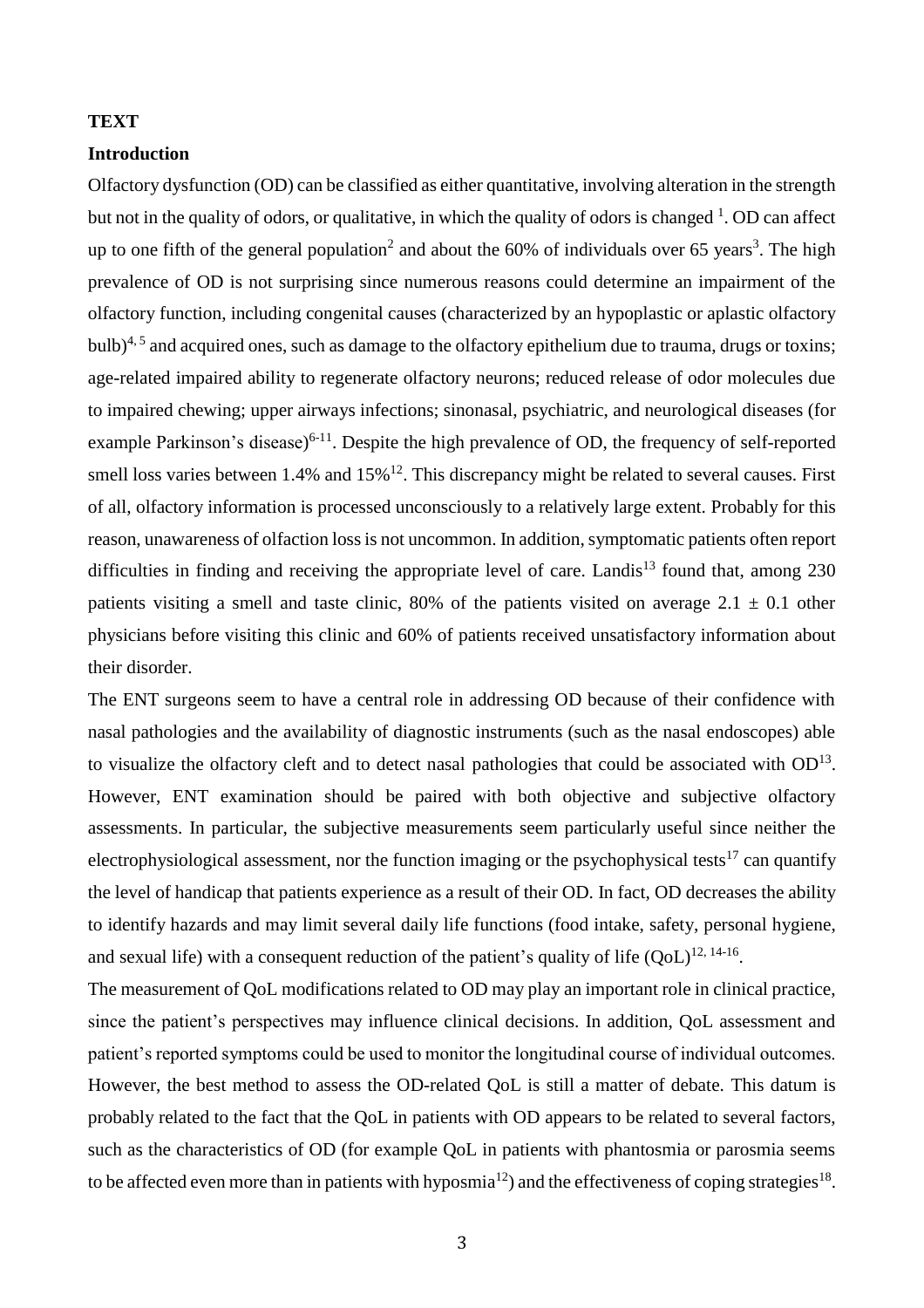In addition, the modification of QoL might be confounded by the presence of comorbidities or by the effect of the disease that finally lead to the OD. For example, in patients with olfactory loss secondary to chronic rhinosinusitis (CRS), the sinonasal disease itself has a negative impact on  $QoL^{15, 19, 20}$ . In order to overcome these problems, a few instruments specifically designed to evaluate the OD-related  $QoL$  have been developed so far<sup>12</sup>. Unfortunately, their application in the clinical practice is limited and there is still disagreement about the best instrument available.

The aim of this narrative review is to evaluate the consequences of OD on QoL and to analyze the available instruments useful for its measurement in order to increase clinicians' awareness of OD and their ability to evaluate its impact. The underlying hypothesis is that a deeper knowledge of the available instruments for the OD-related QoL assessment might facilitate their application in the clinical practice, thus improving clinicians' ability to correctly evaluate the impact of OD, the course of the disorder, and the efficacy of possible therapies.

#### **Consequences of OD on QoL**

Olfaction plays a major role in guiding our attention towards hazards and towards items with positive connotations (for example food), it is involved in food intake, social communication and reproductive behaviors (such as emotional contagion, mate selection, inbreeding avoidance, in addition it could also influence the working abilities) $^{21}$ .

Difficulties in detection personal hazards, such as gas, smoke and spoiled food are frequently reported by patients with  $OD<sup>21</sup>$ . In particular, Miwa et al.<sup>14</sup> who analysed retrospectively 420 patients with OD, reported that 25% of subjects enjoyed life less than before the disorder onset and that the detection of spoiled food and gas leak were the most commonly cited activities impaired by OD. As far as it is concerned the food intake, eating related difficulties are often reported by patients with  $OD<sup>22</sup>$ . The taste of food is strongly determined by olfactory experience, and a lack of the sense of smell consequently reduces the richness of food perception. This could lead to an alteration of eating behavior. In particular, Blomqvist et al.<sup>23</sup> who analyzed 72 patients with anosmia or hyposmia, found reduced appetite in 32% of them. Temmel et  $al^{18}$ , who studied a population of 278 patients with OD, reported a reduction of appetite in 56% of them. On the other hand, other authors reported that 3-20% of patients with OD eat more<sup>22</sup>. Even if it is unclear why some patients with OD eat either less or more, OD seems to affect eating behavior in a large percentage of these patients. Food preparation could also represent a difficult task in patients with OD. In particular Miwa et al.<sup>14</sup> reported that  $49\%$ of patients with OD have problem with cooking, mainly related to difficulties in detecting spoiled food. Personal hygiene is another common problem in patients with OD. In particular, Nordin et al<sup>16</sup> who analyzed 50 patients with smell loss and with nasal polyposis and asthma found that 36% of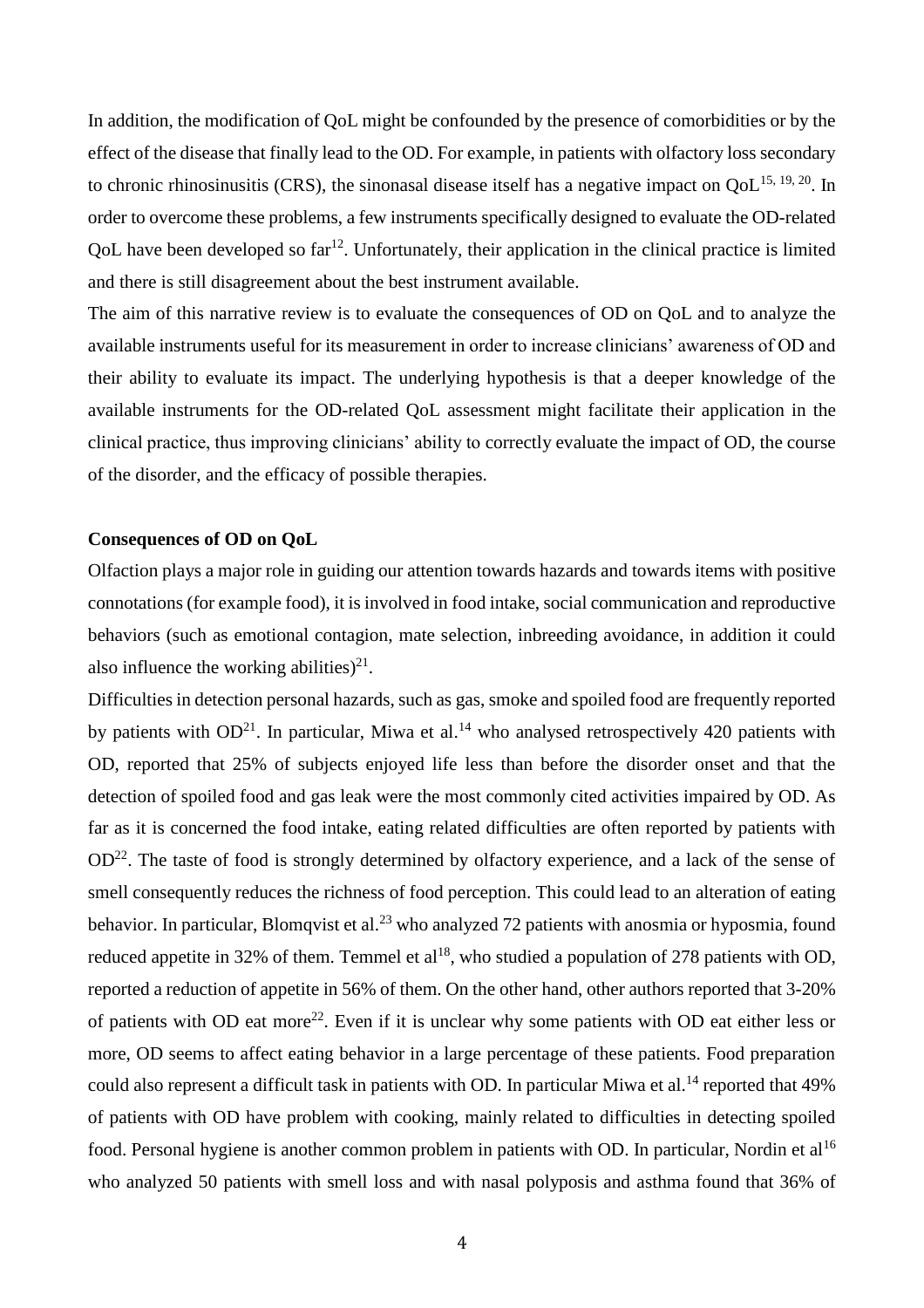them were less aware of their personal hygiene, while worry about not being able to perceive the own body odor was reported by 41% of the patients in the study of Temmel et al<sup>18</sup>. Probably related with insecurity about personal hygiene, patients with OD might also experience impairment in social relations and sex life. Gudziol et al.<sup>24</sup> demonstrated a significantly reduced sexual appetite as a consequence of OD. Moreover, Croy et al.<sup>25</sup> demonstrated that men born without a sense of smell described a reduced number of sexual relationships.

Finally, as far as it is concerned the working abilities, Nordin et al.<sup>16</sup> reported a reduced working ability in 8% of patients with OD. Haxel et al.<sup>26</sup>, who analysed a group of 105 dysosmic patients, reported that about two thirds of subjects needed additional arrangements during working life and 6% of the patients were forced to discontinue their profession because of OD.

### **Instrument for QoL evaluation in patients with OD**

QoL measurements may play an important role in clinical practice, since the patient's perspectives may influence clinical decisions. In addition, QoL assessment and patient's reported symptoms could be used to monitor the longitudinal course of individual outcomes. In order to evaluate the patient's perspectives, it would seem to be easiest to ask the patients to simply rate the degree of their complaints. However, this approach appears problematic since previous reports suggested that selfassessment was less reliable than psychophysical testing both in healthy and in patient populations<sup>27,</sup>  $2<sup>28</sup>$ . Temmel et al<sup>18</sup> reported in their study a 4% of patients with referred normal olfactory function despite the presence of an objective olfactory deficit. Nordin et al.<sup>29</sup> who analysed a group of 172 patients with a verified olfactory loss reported that 70% of them did not recognize their smell disorder. In addition, Landis<sup>27</sup> showed that, in healthy subjects, subjective olfactory ratings were not significantly correlated with the results of psychophysical testing. Similarly, a study on olfactory testing in patients with rhinological complaints demonstrated poor correlation between subjective smell loss and results of psychophysical assessment<sup>28</sup>.

Since self-assessment seems to be unreliable, other authors used validated questionnaires in order to estimate the OD-related QoL. Typical questionnaires used to assess general QoL are the Short Form-12 and Short Form-36 health surveys<sup>30</sup>, and the 90-item Symptom Checklist<sup>31</sup>. However, clinicians should pay attention using these questionnaires because it is difficult to determine whether a QoL modification is related to the OD or to the presence of comorbidities. For example, in patients with CRS (which frequently complain also OD) the sinonasal disease itself as well as the presence of comorbidities such as asthma and allergies might reduce both general and OD-related  $QoL^{34,35}$ . In addition, also other factors may affect the perceived QoL. Temmel et  $al^{18}$ , who studied 151 anosmic and 127 hyposmic patients, reported that the percentage of participants reporting a decrease in QoL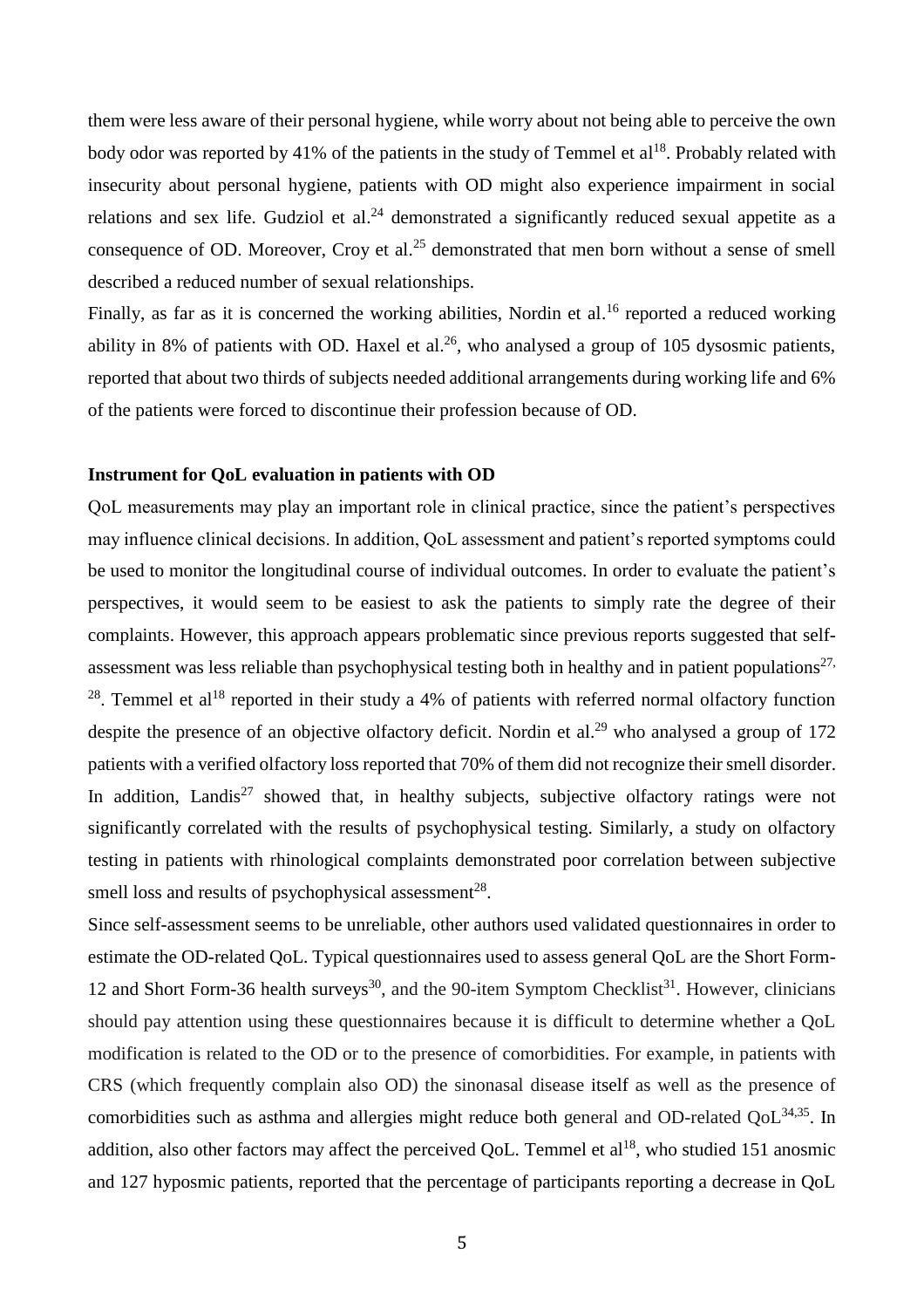differed according to the cause of OD and that younger patients had the highest degree of difficulties, while women mentioned more complaints than men. Neuland et al.<sup>36</sup> found that patients with congenital anosmia indicated no loss (0%) in QoL, while acquired hyposmia affected QoL more than acquired anosmia. Croy et al.<sup>37</sup> reported that patients with OD duration of more than 1 year tended to use their sense of olfaction less often than patients with shorter disorder duration, indicating adjustment.

In order to provide a more reliable OD-related QoL evaluation, a few specific questionnaires have been developed so far (Table 1). One of the more widely used is the Questionnaire of Olfactory Disorders (QOD) developed by Frasnelli and Hummel<sup>21</sup>. It consists of 52 items that can be divided into three domains: 39 ''negative'' statements (NS, measuring the degree to which patients suffer from OD), 5 ''positive'' statements (PS, indicating the patient's ability to cope with OD) and 8 ''socially desired'' statements (DS, indicating whether patients give answers that they believe they are expected to give). Patients could agree (2 points), partly agree (1 point) or disagree (0 points) with each statement. The internal consistency of QOD ranged from 0.54 (for the PS domain) to 0.93 (for the NS domain), while test-retest reliability ranged from 0.71 (for the NS domain) to 0.78 (for the PS domain). The clinical validity of QOD was evaluated by comparing the QOD results obtained in normal, hyposmic and anosmic patients. The results suggested that the results of the NS domain were different among these three group of patients. The QOD has been used in outcome researches: Mattos et al.<sup>33</sup> who studied 109 patients with CRS and OD, reported that non-white race, depression and worse SNOT-22 scores correlated with worse QOD scores, demonstrating how this questionnaire is a feasible tool for olfaction screening. Katotomichelakis et al.<sup>38</sup> focused on the effects of symptoms resolution in CRS after surgery and allergic rhinitis (AR) after immunotherapy, highlighting how restoring the olfaction was significantly associated with patients' QoL and psychological state recovery. Even if widely used, the disappointing internal consistency of the PS domain of QOD imposed a modification of this questionnaire. For this reason, a modified short version of the QOD was developed  $(MS-QOD)^{39}$ . It consists of 25 statements divided into three general domains: 17 negative statements (QOD-NS), two positive statements (QOD-PS), and six socially desired statements (QOD-SD). The MS-QOD demonstrated satisfactory internal consistency, optimal test retest reliability and satisfactory discriminant and convergent validity. Nonetheless, its application in outcome researches is still limited.

Croy et al.<sup>40</sup> developed the Importance of Olfaction Questionnaire. It consists in 18 four-scaled items, formulated as a personal statement, divided into three subscales: Association (reflecting the emotions, memories, and evaluations that are triggered by the sense of smell), Application (analyzing how much a person uses the sense of smell in daily life), and Consequence (focused on the importance of the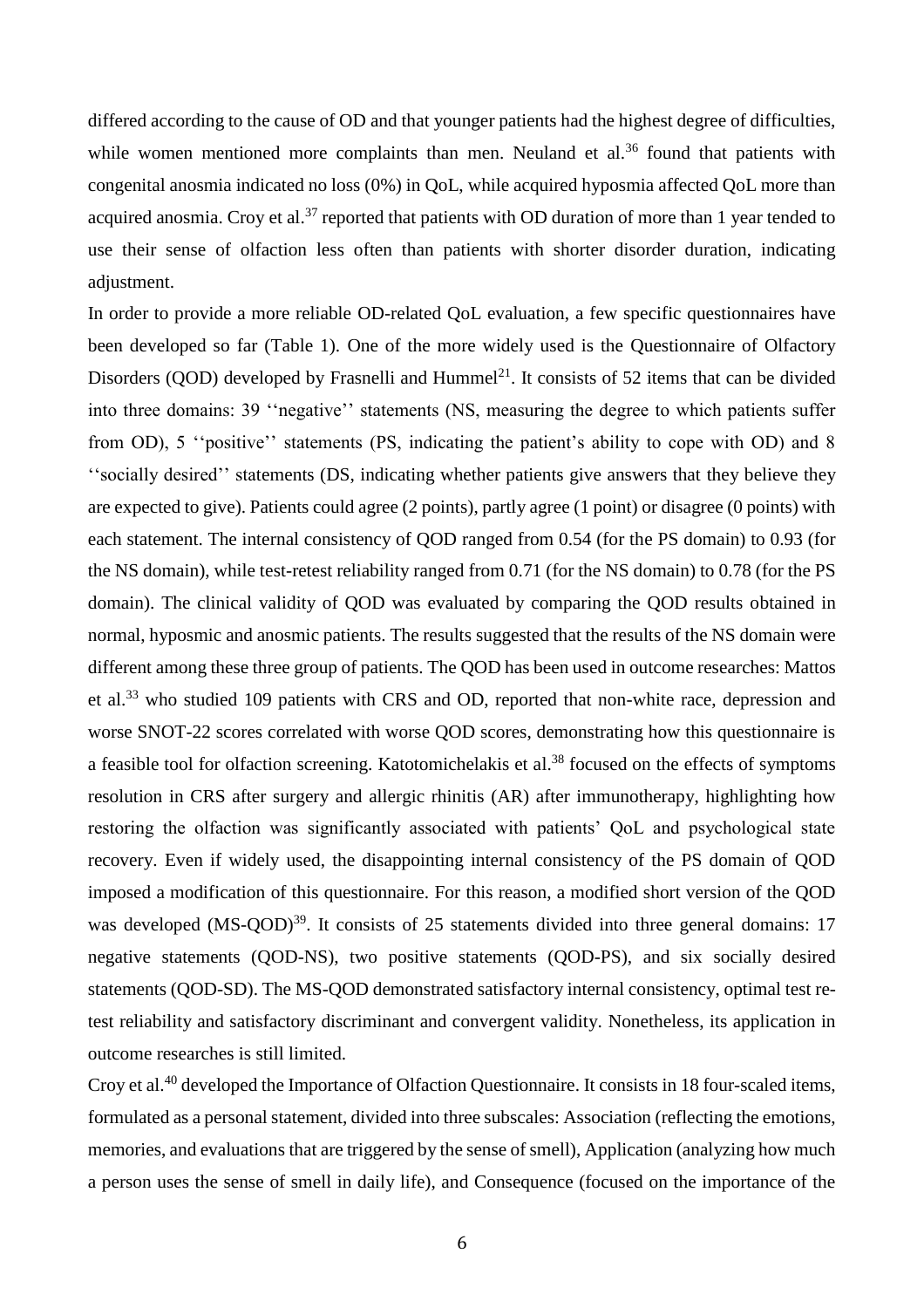sense of smell in daily decisions). The questionnaire demonstrated a good internal consistency. Takebayashi et al.<sup>41</sup> developed the self-administered odor questionnaire (SAOQ) which comprises 20 smell-related items (for example steamed rice, miso, seaweed, soy sauce etc.) scored using a 0-2 scale. The total score is expressed as percentage of proportion of the total score for each item compared with the full score. The SAOQ demonstrated satisfactory responsiveness to change, significant associations with the olfactometer results in patients with olfactory disorders and a sensitivity of 99.0% and a specificity of 90.1% using a cutoff value of 66.7% of the SAOQ score. Pusswald et al.<sup>42</sup> developed the 12-item questionnaire for the assessment of self-reported olfactory functioning and OD-related QoL (ASOF). It includes 3 scales: subjective olfactory capability (1 item), self-reported smell-related problems (5 items), and olfactory-related quality of life (6 items). The questionnaire demonstrated satisfactory internal consistency and clinical validity. Nordin et al.<sup>43</sup> developed the Scandinavian adaptation of the Multi-Clinic Smell and Taste Questionnaire (MCSTQ-Sc). It consists of 14 questions about medical history, 24 questions about olfactory dysfunction, and 5 questions about the consequences of olfactory dysfunction. The questionnaire demonstrated good to excellent reliability but it appears to be time consuming.

Even if these instruments demonstrated satisfactory psychometric characteristics, their application in the clinical practice is still limited and the majority of them are available only in the English language. In addition, only scarce information regarding their responsiveness to changes are available.

### **Conclusions**

Olfaction plays a pivotal role for food selection, social communication and harm avoidance. About one-fifth of the population exhibits smell disorders, most of them are not aware of it, and those who seek medical treatment often have problems finding a physician who is familiar with smell disorders<sup>12</sup>. About one-fourth to one-third of patients presenting OD complain a noticeable reduction in  $QoL^{12}$ . The latter should be assessed using psychometrically validated instruments specifically developed in order to evaluate the Od-related QoL. Generic questionnaires, in fact, are too nonspecific to detect the direct influence of OD on daily life. A few specific questionnaires are available so far but their use in clinical practice is limited. This could be related to different causes. Some of these instruments are time consuming (for example the MCSTQ-Sc) while others appear not psychometrically robust (for example the positive subscale of the QOD). Moreover, the majority of these instruments are not available in languages different from English, thus reducing their applicability. There is a need for a psychometrically robust (with satisfactory internal consistency, reliability, clinical validity and responsiveness to changes), time- and cost-efficient, easy-to-use instrument to be used in everyday clinical practice for the evaluation of the impact of OD on patient's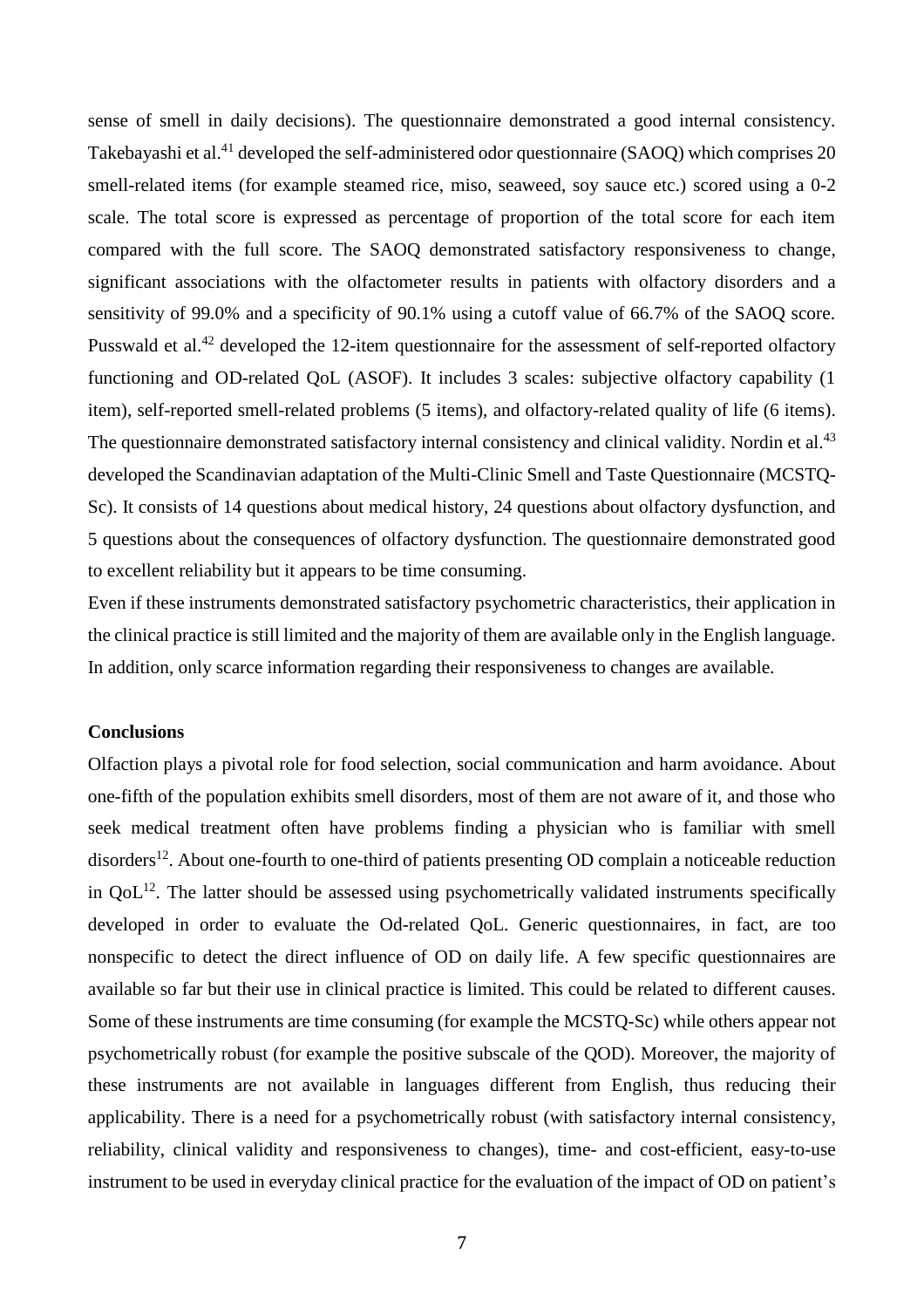QoL. In the absence of such an instrument it appears very difficult to correctly evaluate the impact of OD, the course of the disorder, and the efficacy of therapy.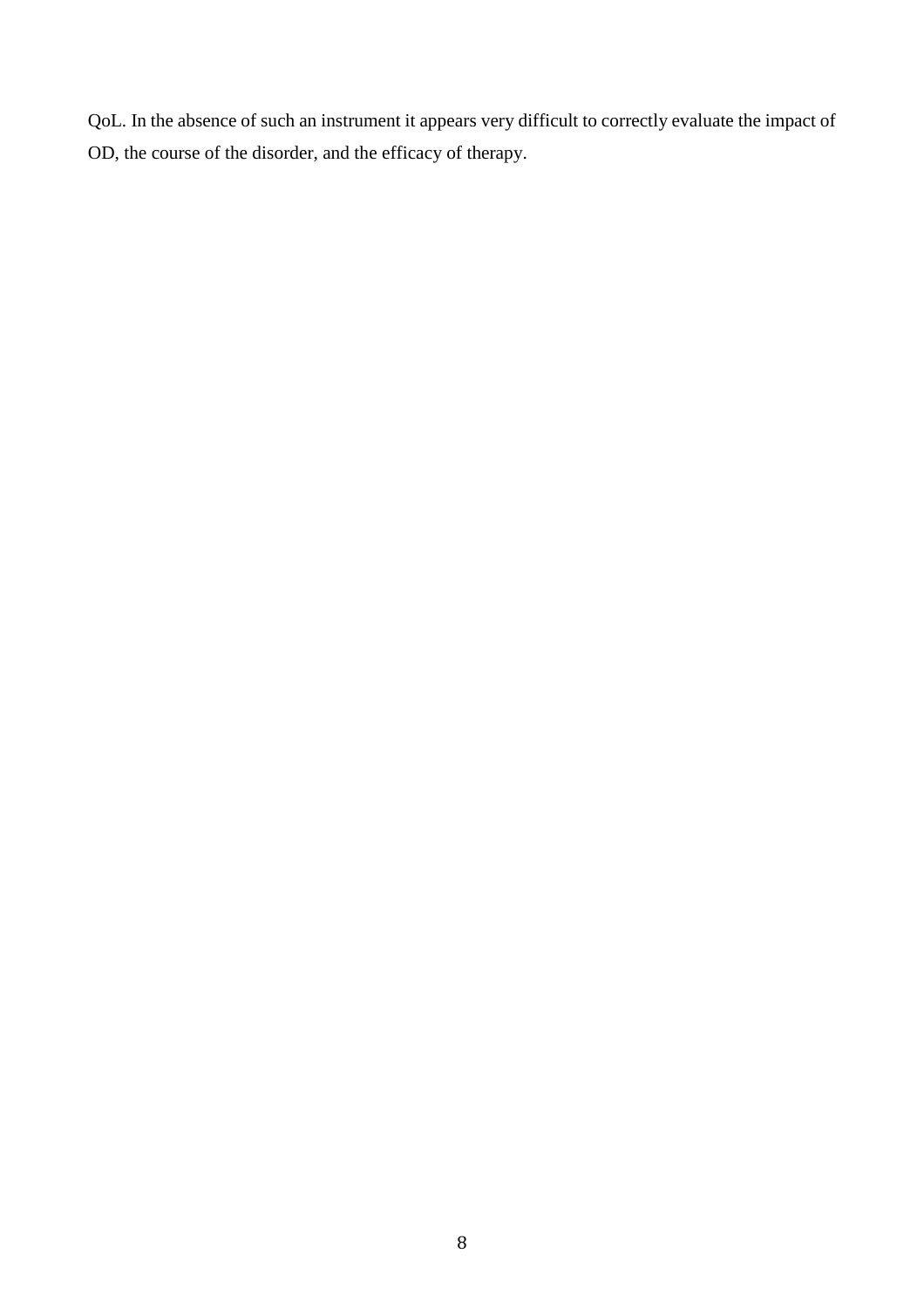## **REFERENCES**

- 1. Hummel T, Whitcroft KL, Andrews P, et al. Position paper on olfactory dysfunction. Rhinol Suppl 2017; 54: 1-30.
- 2. Vennemann MM, Hummel T, Berger K. The association between smoking and smell and taste impairment in the general population. J Neurol 2008; 255: 1121-1126.
- 3. Murphy C. Prevalence of Olfactory Impairment in Older Adults. JAMA 2002; 288: 2307.
- 4. Abolmaali ND, Hietschold V, Vogl TJ, et al. MR Evaluation in Patients with Isolated Anosmia Since Birth or Early Childhood. AJNR Am J Neuroradiol 2002; 23: 157–163.
- 5. Ros C, Alobid I, Centellas S, et al. Loss of smell but not taste in adult women with Turner's syndrome and other congenital hypogonadisms. Maturitas 2012; 73: 244-250
- 6. Marin C, Vilas D, Langdon C, et al. Olfactory Dysfunction in Neurodegenerative Diseases. Curr Allergy Asthma Rep 2018; 18: 42.
- 7. Smoliner C, Fischedick A, Sieber CC, et al. Olfactory function and malnutrition in geriatric patients. J Gerontol A Biol Sci Med Sci 2013; 68: 1582-1588.
- 8. Rombaux P, Huart C, Levie P, et al. Olfaction in Chronic Rhinosinusitis. Curr Allergy Asthma Rep 2016; 16: 41.
- 9. Baker H, Genter MB. The Olfactory System and the Nasal Mucosa as Portals of Entry of Viruses, Drugs, and Other Exogenous Agents into the Brain. In: Doty RL, editor, Handbook of Olfaction and Gustation. New York: Informa Health Care; 2003: pp. 909– 950.
- 10. Attems J, Walker L, Jellinger KA. Olfaction and Aging: A Mini-Review. Gerontology 2015; 61: 485-490.
- 11. Doty RL. Olfaction in Parkinson's disease and related disorders. Neurobiol Dis 2012; 46: 527-552.
- 12. Croy I, Nordin S, Hummel T. Olfactory disorders and quality of life--an updated review. Chem Senses 2014; 39: 185-194.
- 13. Landis BN. Olfactory disorders: the patients' view. Rhinology 2009; 47: 454-459.
- 14. Miwa T, Furukawa M, Tsukatani T, et al. Impact of Olfactory Impairment on Quality of Life and Disability. Arch Otolaryngol Head Neck Surg 2001; 127: 497-503.
- 15. Litvack JR, Mace JC, Smith TL. Olfactory function and disease severity in chronic rhinosinusitis. Am J Rhinol Allergy 2009; 23: 139-144.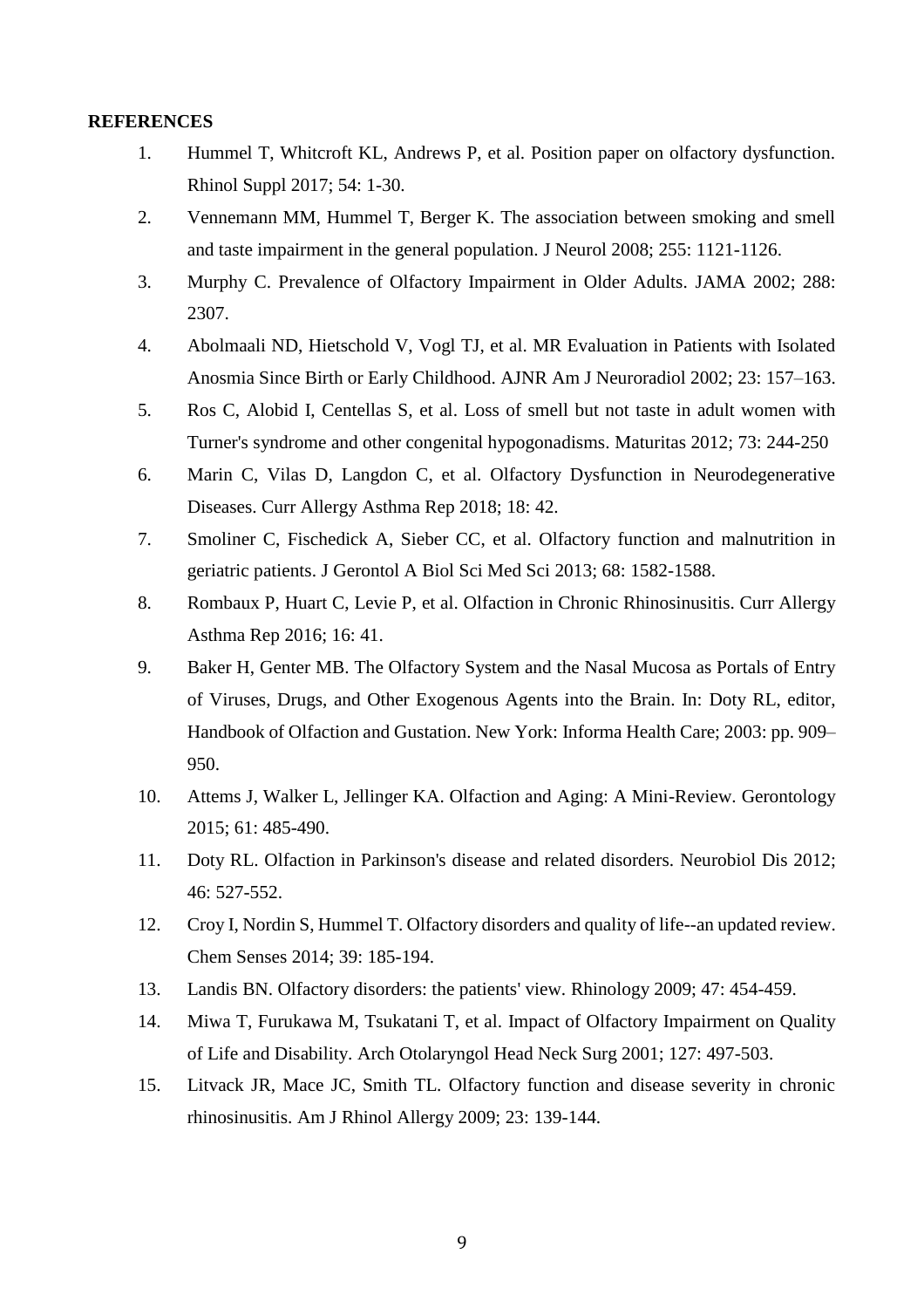- 16. Nordin S, Blomqvist EH, Olsson P, et al. Effects of smell loss on daily life and adopted coping strategies in patients with nasal polyposis with asthma. Acta Otolaryngol 2011; 131: 826-832.
- 17. Doty RL. Olfactory dysfunction and its measurement in the clinic. World J Otorhinolaryngol Head Neck Surg 2015; 1: 28-33.
- 18. Temmel AFP, Quint C, Schickinger-Fischer B, et al. Characteristics of Olfactory Disorders in Relation to Major Causes of Olfactory Loss. Arch Otolaryngol Head Neck Surg 2002; 128: 635-641.
- 19. Mozzanica F, Preti A, Gera R, et al. Cross-cultural adaptation and validation of the SNOT-22 into Italian. Eur Arch of Otorhinolaryngol 2016; 274: 887-895.
- 20. Alobid I, Bernal-Sprekelsen M, Mullol J. Chronic rhinosinusitis and nasal polyps: the role of generic and specific questionnaires on assessing its impact on patient's quality of life. Allergy 2008; 63: 1267-1279.
- 21. Frasnelli J, Hummel T. Olfactory dysfunction and daily life. Eur Arch Otorhinolaryngol 2005; 262: 231-235
- 22. Snyder SH. Book Review Smell and Taste in Health and Disease. New Engl J Med 1993; 328: 143.
- 23. Blomqvist EH, Brämerson A, Stjärne P, et al. Consequences of olfactory loss and adopted coping strategies. Rhinology 2004; 42: 189-194.
- 24. Gudziol V, Wolff-Stephan S, Aschenbrenner K et al. Depression Resulting from Olfactory Dysfunction is Associated with Reduced Sexual Appetite - A Cross-Sectional Cohort Study. J Sex Med 2009; 6: 1924-1929.
- 25. Croy I, Bojanowski V, Hummel T. Men without a sense of smell exhibit a strongly reduced number of sexual relationships, women exhibit reduced partnership security – A reanalysis of previously published data. Biol Psychol 2013; 92: 292-294.
- 26. Haxel BR, Nisius A, Fruth K, et al. Deficits in medical counseling in olfactory dysfunction. HNO 2012; 60: 432-438.
- 27. Landis BN. Ratings of Overall Olfactory Function. Chem Senses 2003; 28: 691-694.
- 28. Philpott CM, Rimal D, Tassone P, et al. A study of olfactory testing in patients with rhinological pathology in the ENT clinic. Rhinology 2008; 46: 34-39.
- 29. Nordin S, Monsch AU, Murphy C. Unawareness of Smell Loss in Normal Aging and Alzheimer's Disease: Discrepancy between Self-Reported and Diagnosed Smell Sensitivity. J Gerontol B Psychol Sci Soc Sci 1995; 50B: 187-192.
- 30. Ware JE. SF-36 health survey update. Spine 2000; 25: 3130-3139.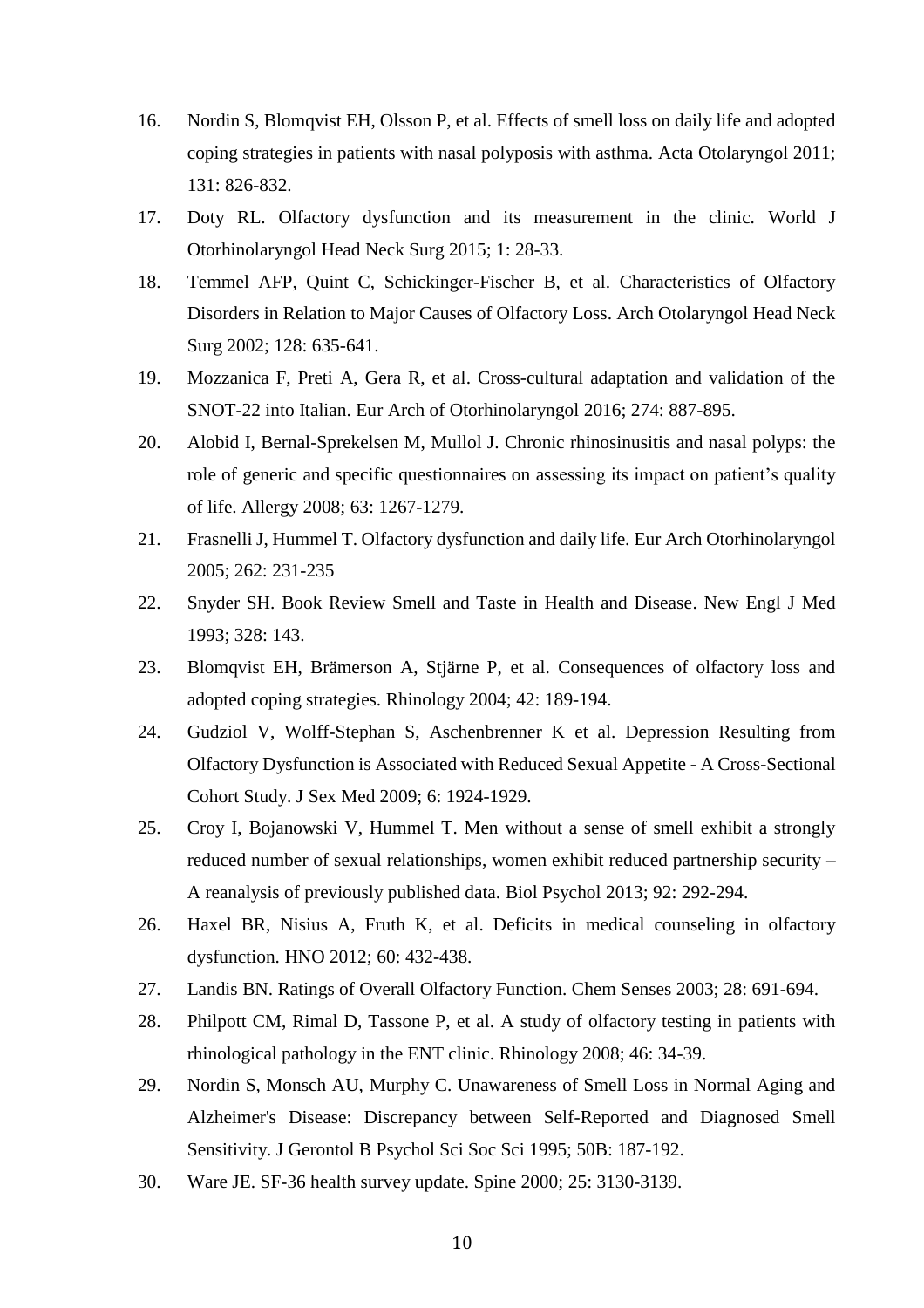- 31. Derogatis LR, Rickels K, Rock AF. The SCL-90 and the MMPI: a step in the validation of a new self-report scale. Br J Psychiatry 1976; 128: 280-289.
- 32. Lin SY, Reh DD, Navas-Acien A. Allergic rhinitis, chronic rhinosinusitis, and symptom severity: a population-based study. Int Forum Allergy Rhinol 2011; 2: 51-56.
- 33. Mattos JL, Schlosser RJ, Storck KA, et al. Understanding the relationship between olfactory-specific quality of life, objective olfactory loss, and patient factors in chronic rhinosinusitis. Int Forum Allergy Rhinol 2017; 7: 734-740.
- 34. Soler ZM, Smith TL, Alt JA, et al. Olfactory-specific quality of life outcomes after endoscopic sinus surgery. Int Forum Allergy Rhinol 2015; 6: 407-413.
- 35. Hauser LJ, Chandra RK, Li P, et al. Role of tissue eosinophils in chronic rhinosinusitisassociated olfactory loss. Int Forum Allergy Rhinol 2017; 7: 957-962.
- 36. Neuland C, Bitter T, Marschner H, et al. Health-related and specific olfaction-related quality of life in patients with chronic functional anosmia or severe hyposmia. Laryngoscope 2011; 121: 867-872.
- 37. Croy I, Landis BN, Meusel T, et al. Patient Adjustment to Reduced Olfactory Function. Arch Otolaryngol Head Neck Surg 2011; 137: 377-382.
- 38. Katotomichelakis M, Simopoulos E, Tripsianis G, et al. Improvement of olfactory function for quality of life recovery. Laryngoscope 2013; 123: E10-E16.
- 39. Simopoulos E, Katotomichelakis M, Gouveris H, et al. Olfaction-associated quality of life in chronic rhinosinusitis: Adaptation and validation of an olfaction-specific questionnaire. Laryngoscope 2012; 122: 1450-1454.
- 40. Croy I, Buschhüter D, Seo H-S, et al. Individual significance of olfaction: development of a questionnaire. Eur Arch Otorhinolaryngol 2009; 267: 67-71.
- 41. Takebayashi H, Tsuzuki K, Oka H, et al. Clinical availability of a self-administered odor questionnaire for patients with olfactory disorders. Auris Nasus Larynx 2011; 38: 65- 72.
- 42. Pusswald G, Auff E, Lehrner J. Development of a Brief Self-Report Inventory to Measure Olfactory Dysfunction and Quality of Life in Patients with Problems with the Sense of Smell. Chemosensory Perception 2012; 5: 292-299.
- 43. Nordin S, Brämerson A, Murphy C, et al. Scandinavian Adaptation of the Multi-Clinic Smell and Taste Questionnaire: Evaluation of Questions About Olfaction. Acta Otolaryngol 2014; 123: 536-542.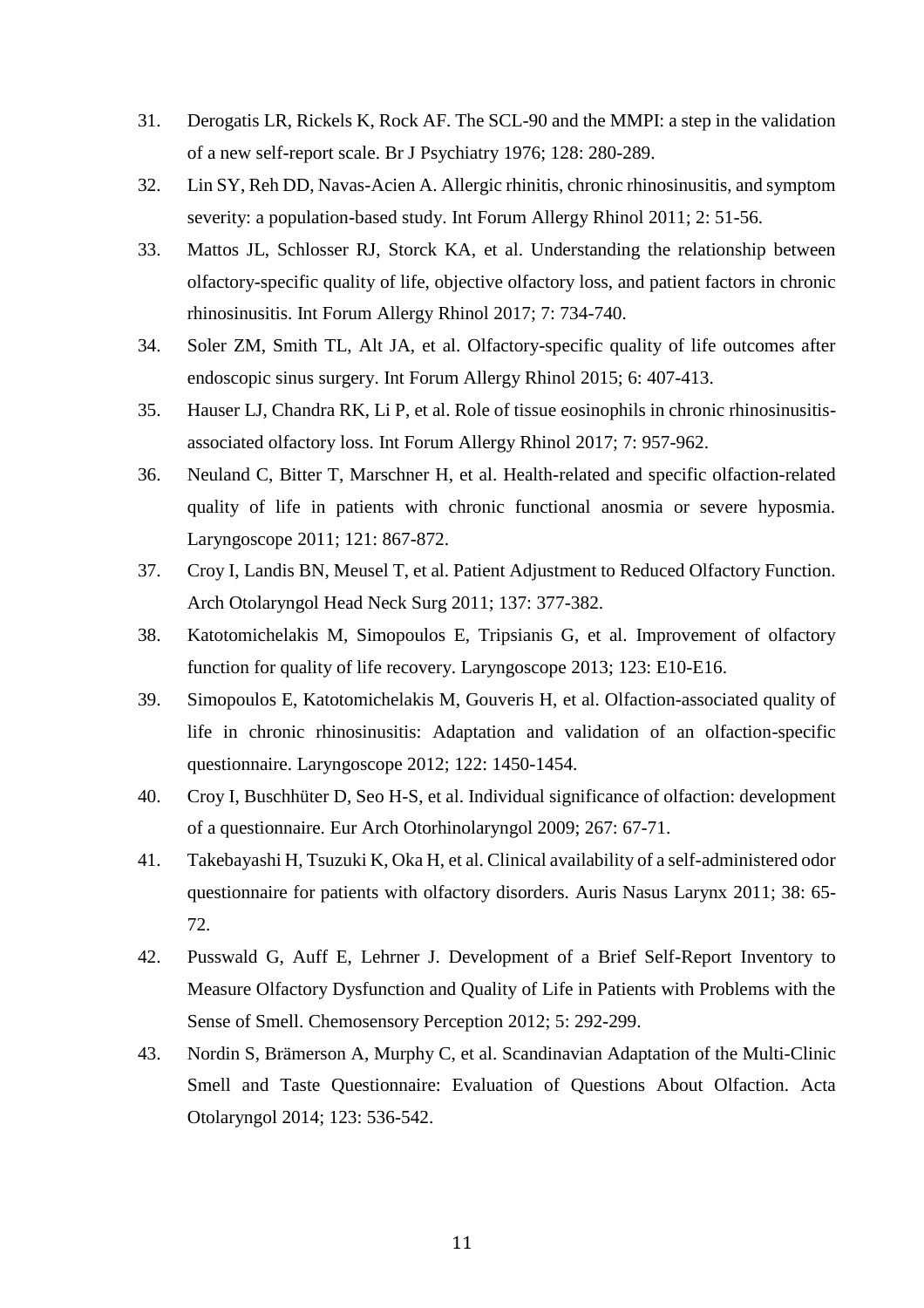# **NOTES**

**Authors' contributions:** each of the authors collaborated in the collection of data, analysis of data, drafting the manuscript and final approval.

**Funding:** nothing to declare

**Conflicts of interest:** nothing to declare

**Congresses:** nothing to declare

**Acknowledgements:** no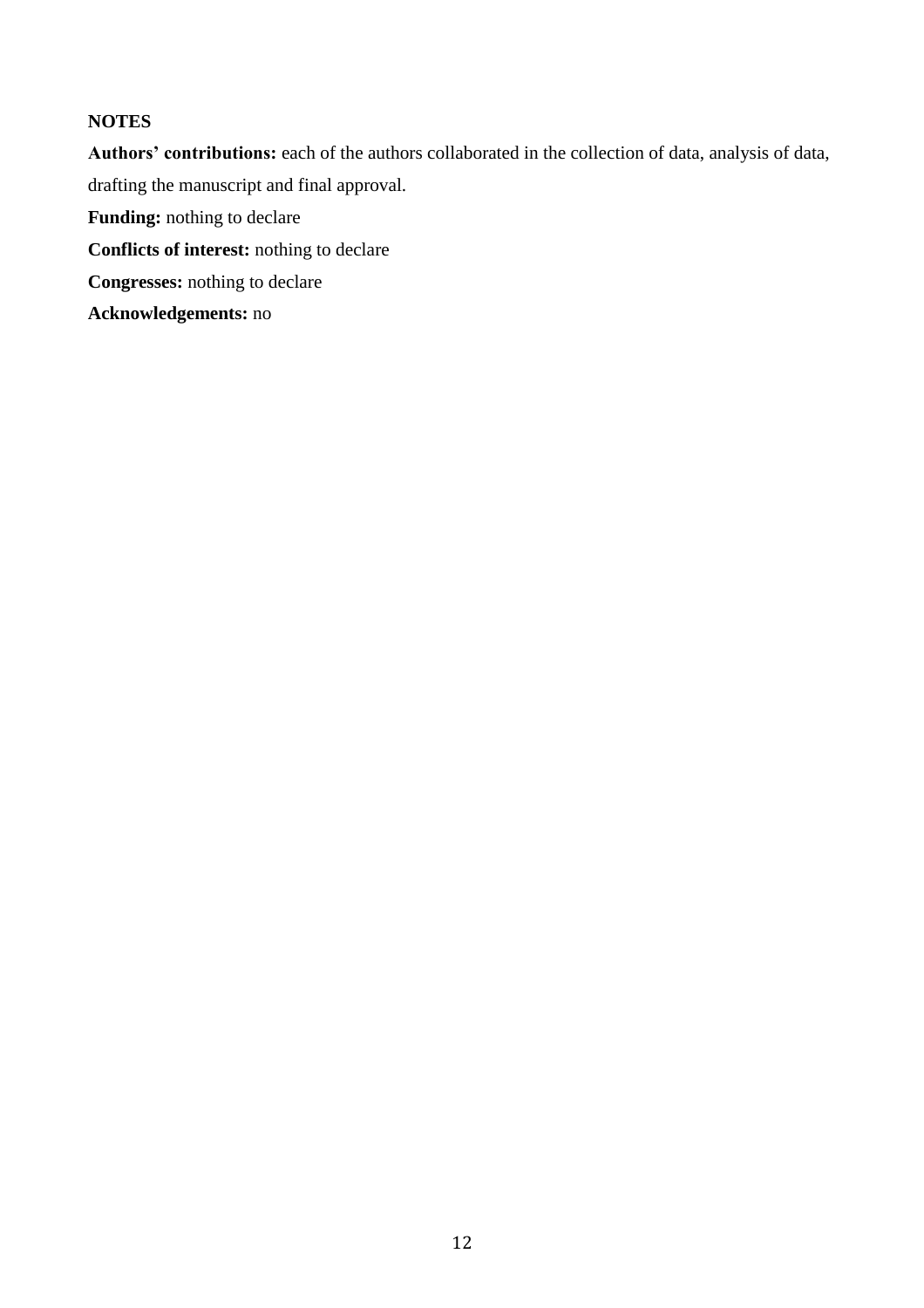Table 1: Comparison among different questionnaires specifically designed in order to evaluate the QoL modification in OD patients. The results of Internal consistency (assessed through Cronbach's alpha coefficient), test-retest reliability and validity are reported as well as the number of items composing each questionnaire. NS = negative statements of the QOD;  $SF-36$  = short form 36;  $BDI =$ Beck Depression Inventory

| Questionnaire                | <b>Item</b> | <b>Internal</b> | Test-     | <b>Validity</b>         |
|------------------------------|-------------|-----------------|-----------|-------------------------|
|                              |             | consistency     | retest    |                         |
|                              |             |                 |           |                         |
| Questionnaire for            | 52          | $0.54 - 0.93$   | $0.71 -$  | Significant differences |
| <b>Olfactory Dysfunction</b> |             |                 | 0.78      | in the QOD-NS scores    |
| $(QOD)^{21}$                 |             |                 |           | among anosmic,          |
|                              |             |                 |           | hyposmic and            |
|                              |             |                 |           | normosmic patients      |
|                              |             |                 |           |                         |
| Importance of Olfaction      | 18          | 0.77            | <b>NT</b> | <b>NT</b>               |
| Questionnaire <sup>40</sup>  |             |                 |           |                         |
|                              |             |                 |           |                         |
| Self-administered odor       | 20          | NT              | NT        | Significant             |
| questionnaire $(SAOQ)^{41}$  |             |                 |           | correlations between    |
|                              |             |                 |           | SAOQ scores and         |
|                              |             |                 |           | olfactometer results    |
|                              |             |                 |           |                         |
| Assessment of self-          | 12          | $0.87 - 0.89$   | <b>NT</b> | Significant             |
| reported olfactory           |             |                 |           | correlations between    |
| functioning $(ASOF)^{42}$    |             |                 |           | ASOF scores and         |
|                              |             |                 |           | objective olfactory     |
|                              |             |                 |           | tests                   |
|                              |             |                 |           |                         |